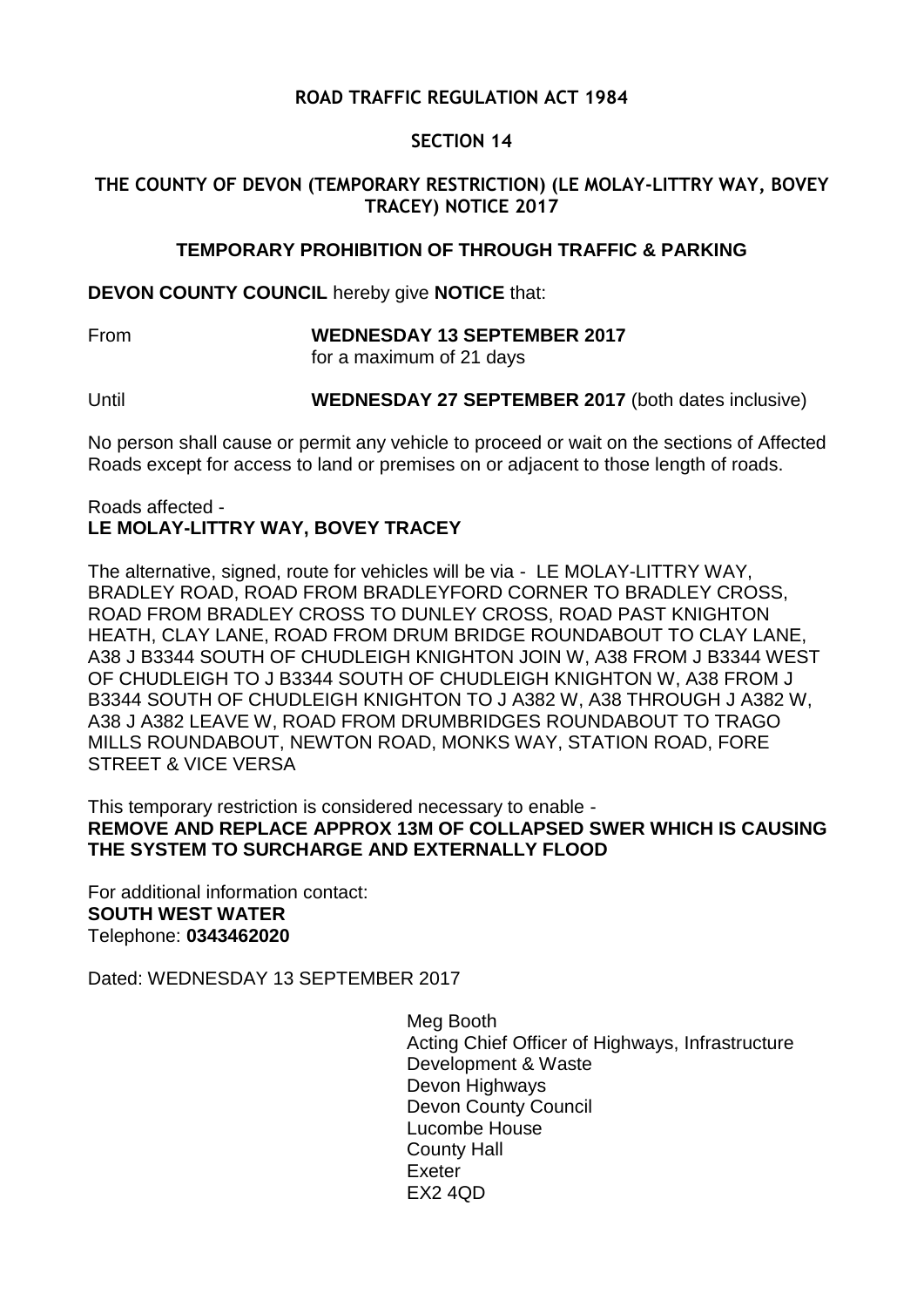Ref: TTRO1722474